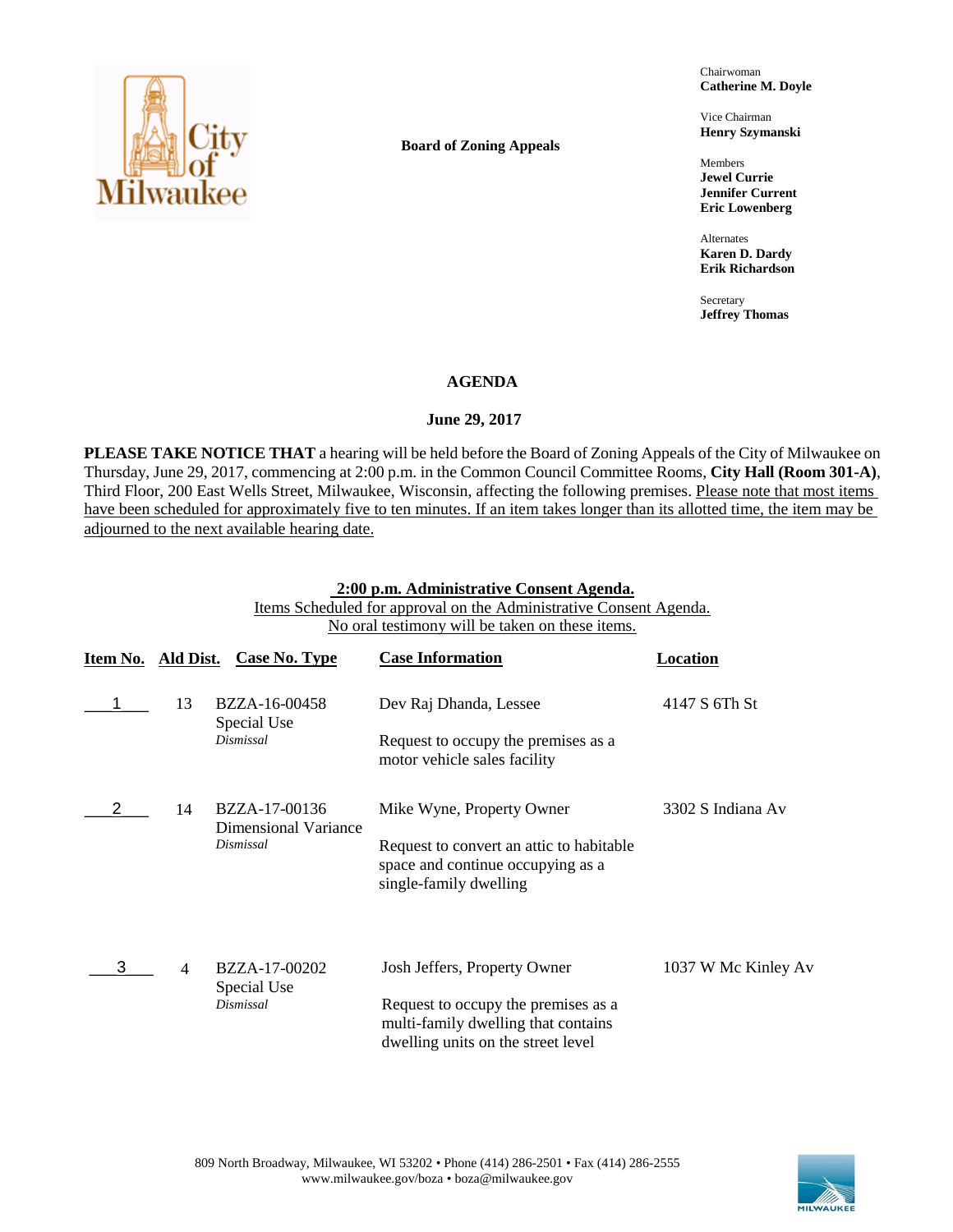### **Board of Zoning Appeals, Hearing on Thursday, June 29, 2017**

# **Item No. Ald Dist. Case No. Type Case Information Location**

# **2:00 p.m. Administrative Consent Agenda (continued)**

Items Scheduled for approval on the Administrative Consent Agenda. No oral testimony will be taken on these items.

| 4 | 5  | BZZA-16-00229<br>Use Variance                | Umenia White, Lessee                                                                                                                                                                                     | 8424 W Center St  |
|---|----|----------------------------------------------|----------------------------------------------------------------------------------------------------------------------------------------------------------------------------------------------------------|-------------------|
|   |    | Dismissal                                    | Request to occupy the premises as a<br>community center                                                                                                                                                  |                   |
| 5 | 7  | BZZA-16-00446<br>Special Use                 | Pakhar Singh, Property Owner                                                                                                                                                                             | 3114 N Sherman Bl |
|   |    | Dismissal                                    | Request to construct a building and<br>occupy the premises as a motor vehicle<br>filling station                                                                                                         |                   |
| 6 | 7  | BZZA-16-00400<br>Use Variance<br>Dismissal   | Young Minds Creative Academy,<br>Lessee                                                                                                                                                                  | 4744 N 39Th St    |
|   |    |                                              | Request to occupy a portion of the<br>premises as a day care center for 80<br>children per shift infant through 12 years<br>of age, operating Monday - Sunday 5:30<br>a.m. - midnight                    |                   |
|   | 12 | BZZA-16-00487<br><b>Dimensional Variance</b> | Arts At Large, Inc., Other                                                                                                                                                                               | 901 S 3Rd St      |
|   |    | <b>Dismissal</b>                             | Request to construct an amphitheater in<br>a park that does not meet the required<br>rear set back (required 25 ft. / proposed<br>20.3 ft.) or south setback (required 25 ft.<br>/ proposed $20.1$ ft.). |                   |
| 8 | 2  | <b>BZAP-17-00002</b>                         | Teen Challenge, Property Owner                                                                                                                                                                           | 5333 N 91St St    |

| Other                    |                                                                |
|--------------------------|----------------------------------------------------------------|
| <b>Rehearing Request</b> | Request for a rehearing of case number<br><b>BZZA-17-00108</b> |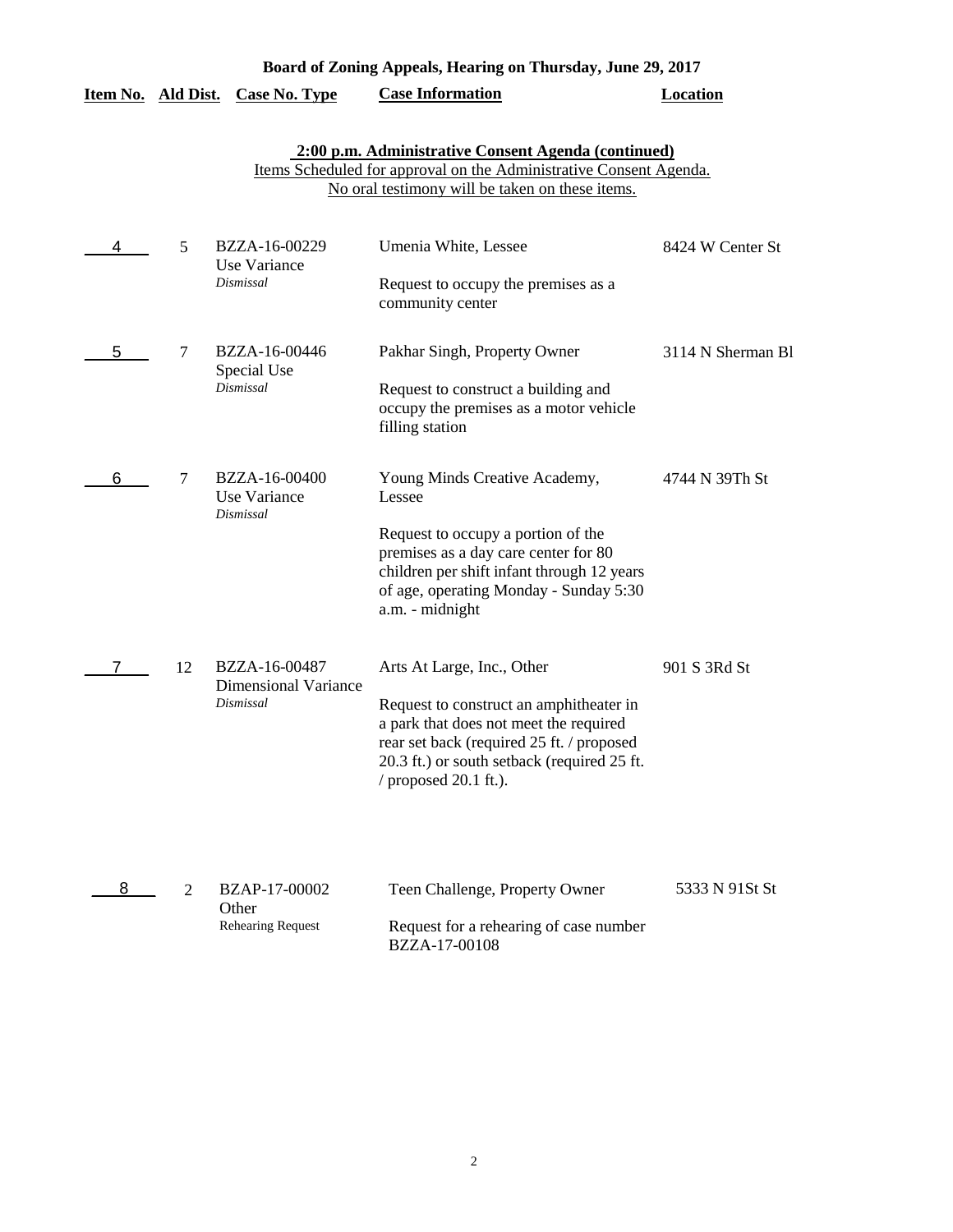|    |    |                              | No oral testimony will be taken on these items.                                                                                                                                                                                                                                               |                  |
|----|----|------------------------------|-----------------------------------------------------------------------------------------------------------------------------------------------------------------------------------------------------------------------------------------------------------------------------------------------|------------------|
|    |    |                              | If there are any objections to these approvals, please make them known to the Board office in writing at least 24 hours prior to the time of<br>If written objections to these approvals are received, the item will not be approved and will be held for a public hearing to allow additiona |                  |
| 9  | 13 | BZZA-17-00183<br>Special Use | Aziza Daher, Property Owner<br>Request to continue occupying the<br>premises as a day care center for 60<br>children per shift infant to 12 years of<br>age, operating Monday - Sunday 6:00<br>a.m. $-11:30$ p.m (this is a new operator)                                                     | 1209 W Layton Av |
| 10 | 13 | BZZA-17-00194<br>Special Use | Wisconsin CVS Pharmacy, LLC, Lessee<br>Request to continue occupying the<br>premises as a general retail<br>establishment (pharmacy) with a<br>drive-through                                                                                                                                  | 3860 S 27Th St   |
| 11 | 13 | BZZA-17-00193<br>Special Use | <b>Sixteenth Street Community Health</b><br>Center, Prospective Buyer<br>Request to occupy the premises as a<br>health clinic                                                                                                                                                                 | 4570 S 27Th St   |
| 12 | 15 | BZZA-17-00212<br>Special Use | LaQuanda Gray, Property Owner<br>Request to continue occupying the<br>premises as a 24 hour day care center for<br>30 children per shift infant through 12<br>years of age, operating Monday - Sunday                                                                                         | 2434 W Hadley St |

### **2:00 p.m. Consent Agenda.**

Items Scheduled for approval on the Consent Agenda.

*If there are any objections to these approvals, please make them known to the Board office in writing at least 24 hours prior to the time of the hearing. If written objections to these approvals are received, the item will not be approved and will be held for a public hearing to allow additional testimony.*

| - 13 | 15 | BZZA-17-00207<br>Special Use | Aftab Sultan, Lessee                                                                | 2624 W Lisbon Av |
|------|----|------------------------------|-------------------------------------------------------------------------------------|------------------|
|      |    |                              | Request to continue occupying the<br>premises as a motor vehicle filling<br>station |                  |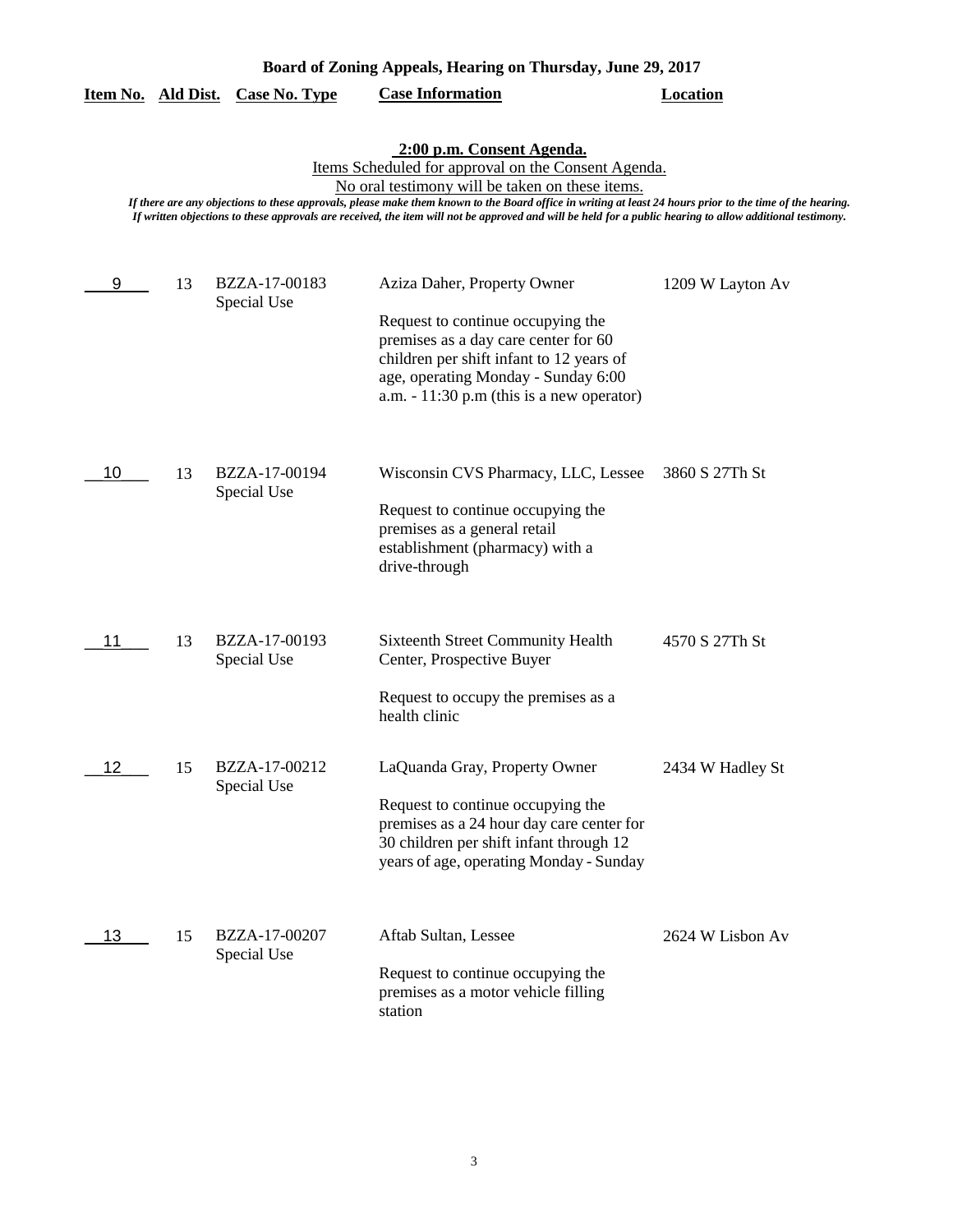|    |    | Item No. Ald Dist. Case No. Type             | <b>Case Information</b>                                                                                                                                                                                                                                                                                                | <b>Location</b>   |
|----|----|----------------------------------------------|------------------------------------------------------------------------------------------------------------------------------------------------------------------------------------------------------------------------------------------------------------------------------------------------------------------------|-------------------|
|    |    |                                              | 2:00 p.m. Consent Agenda (continued)                                                                                                                                                                                                                                                                                   |                   |
|    |    |                                              | Items Scheduled for approval on the Consent Agenda.                                                                                                                                                                                                                                                                    |                   |
|    |    |                                              | No oral testimony will be taken on these items.                                                                                                                                                                                                                                                                        |                   |
|    |    |                                              | If there are any objections to these approvals, please make them known to the Board office in writing at least 24 hours prior to the time of the hearing.<br>If written objections to these approvals are received, the item will not be approved and will be held for a public hearing to allow additional testimony. |                   |
|    |    |                                              |                                                                                                                                                                                                                                                                                                                        |                   |
| 14 | 15 | BZZA-17-00171<br>Special Use                 | Schnell Price, Lessee                                                                                                                                                                                                                                                                                                  | 4801 W North Av   |
|    |    |                                              | Request to increase the number of<br>students from 32 for grade K4 to 80 for<br>grades K4 through 2nd, and increase the<br>hours of operation from 9:00 a.m. - 3:30                                                                                                                                                    |                   |
|    |    |                                              | p.m. Monday - Friday to 7:00 a.m. - 5:30<br>p.m. Monday - Friday, and to continue<br>occupying the premises as a day care                                                                                                                                                                                              |                   |
|    |    |                                              | center for 151 children per shift infant<br>through 14 years of age, operating                                                                                                                                                                                                                                         |                   |
|    |    |                                              | Monday - Sunday 7:00 a.m. - 6:00 p.m.                                                                                                                                                                                                                                                                                  |                   |
|    |    | BZZA-17-00174                                |                                                                                                                                                                                                                                                                                                                        |                   |
| 15 | 1  | Use Variance                                 | Lorena Owens, Lessee                                                                                                                                                                                                                                                                                                   | 3820 W Florist Av |
|    |    |                                              | Request to continue occupying the<br>premises as a day care center for 94                                                                                                                                                                                                                                              |                   |
|    |    |                                              | children per shift infant to 13 years of                                                                                                                                                                                                                                                                               |                   |
|    |    |                                              | age, operating Monday - Saturday 5 a.m.<br>to midnight                                                                                                                                                                                                                                                                 |                   |
|    |    |                                              | Jason Kuwayama, Property Owner                                                                                                                                                                                                                                                                                         | 1128 E Kane Pl    |
| 16 | 3  | BZZA-17-00192<br><b>Dimensional Variance</b> | Request to construct a single family<br>dwelling that does not meet minimum<br>required setbacks, and garage door<br>within the minimum required setback<br>from the street lot line                                                                                                                                   |                   |
| 17 | 3  | BZZA-17-00187<br><b>Dimensional Variance</b> | Richard Barrett, Property Owner                                                                                                                                                                                                                                                                                        | 3252 N Lake Dr    |
|    |    |                                              | Request to construct an accessory use                                                                                                                                                                                                                                                                                  |                   |

ft. / proposed 3 ft. 6 in.)

Dimensional Variance

 $-18$  6

structure (garage) in the front yard

BZZA-17-00200 Robert Ater, Prospective Buyer 100 W Brown St

Request to construct a single-family dwelling that does not meet the

minimum required setback (required 10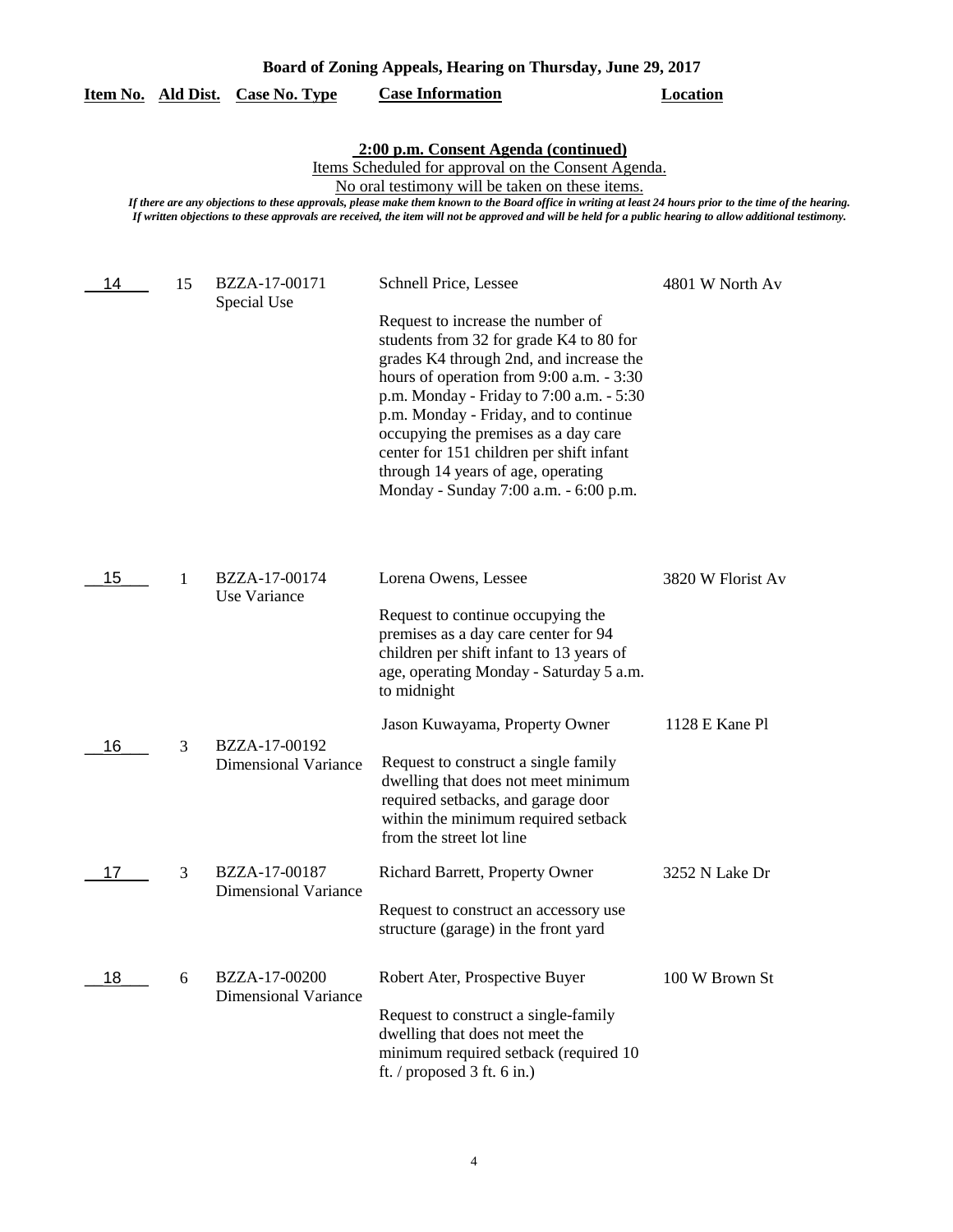| Board of Zoning Appeals, Hearing on Thursday, June 29, 2017 |  |  |  |
|-------------------------------------------------------------|--|--|--|
|                                                             |  |  |  |

|                                                                                                                                                                                                                                                                                                                                                                                                                                                                                 |   | <u>Item No. Ald Dist. Case No. Type</u>               | <b>Case Information</b>                                                                                                                                                                                                                                                                                                                 | <b>Location</b>   |  |  |
|---------------------------------------------------------------------------------------------------------------------------------------------------------------------------------------------------------------------------------------------------------------------------------------------------------------------------------------------------------------------------------------------------------------------------------------------------------------------------------|---|-------------------------------------------------------|-----------------------------------------------------------------------------------------------------------------------------------------------------------------------------------------------------------------------------------------------------------------------------------------------------------------------------------------|-------------------|--|--|
| 2:00 p.m. Consent Agenda (continued)<br><u>Items Scheduled for approval on the Consent Agenda.</u><br>No oral testimony will be taken on these items.<br>If there are any objections to these approvals, please make them known to the Board office in writing at least 24 hours prior to the time of the hearing.<br>If written objections to these approvals are received, the item will not be approved and will be held for a public hearing to allow additional testimony. |   |                                                       |                                                                                                                                                                                                                                                                                                                                         |                   |  |  |
| 19                                                                                                                                                                                                                                                                                                                                                                                                                                                                              | 7 | BZZA-17-00197<br>Special Use                          | Tashika Coleman, Lessee<br>Request to increase the ages of children<br>from infant - 3 to infant - 5 years of age,<br>and to continue occupying the premises<br>as a day care center for 19 children per<br>shift, operating Monday - Friday 6:00<br>a.m. - midnight                                                                    | 4723 W Hoyt Pl    |  |  |
| 20                                                                                                                                                                                                                                                                                                                                                                                                                                                                              | 7 | BZZA-17-00185<br>Dimensional Variance,<br>Special Use | JC Battle, Property Owner<br>Request to continue occupying the<br>premises as a religious assembly hall<br>that does not meet the minimum required<br>number of parking spaces (required 21 /<br>proposed 4)                                                                                                                            | 3917 W Capitol Dr |  |  |
| 21                                                                                                                                                                                                                                                                                                                                                                                                                                                                              | 8 | BZZA-17-00189<br>Special Use                          | Tiny Green Trees Inc, Lessee<br>Request to increase the amount of<br>children from 16 to 23, the ages of<br>children from infant - 6 years to 10 years<br>of age, and the hours of operation from<br>Monday - Friday 6:30 a.m. - 5:30 p.m. to<br>$6:30$ a.m. $-6:30$ p.m. and continue<br>occupying the premises as a daycare<br>center | 717 S 37Th St, A  |  |  |
| 22.                                                                                                                                                                                                                                                                                                                                                                                                                                                                             | 8 | BZZA-17-00175<br>Special Use                          | Theresa Perez Sosa, Lessee<br>Request to occupy a portion of the<br>premises as a second-hand sales facility                                                                                                                                                                                                                            | 1753 S Muskego Av |  |  |
| 23                                                                                                                                                                                                                                                                                                                                                                                                                                                                              | 8 | BZZA-17-00206<br>Special Use                          | EZ Wireless Solution LLC, Lessee<br>Request to occupy a portion of the<br>premises as a general retail<br>establishment                                                                                                                                                                                                                 | 2108 S 25Th St    |  |  |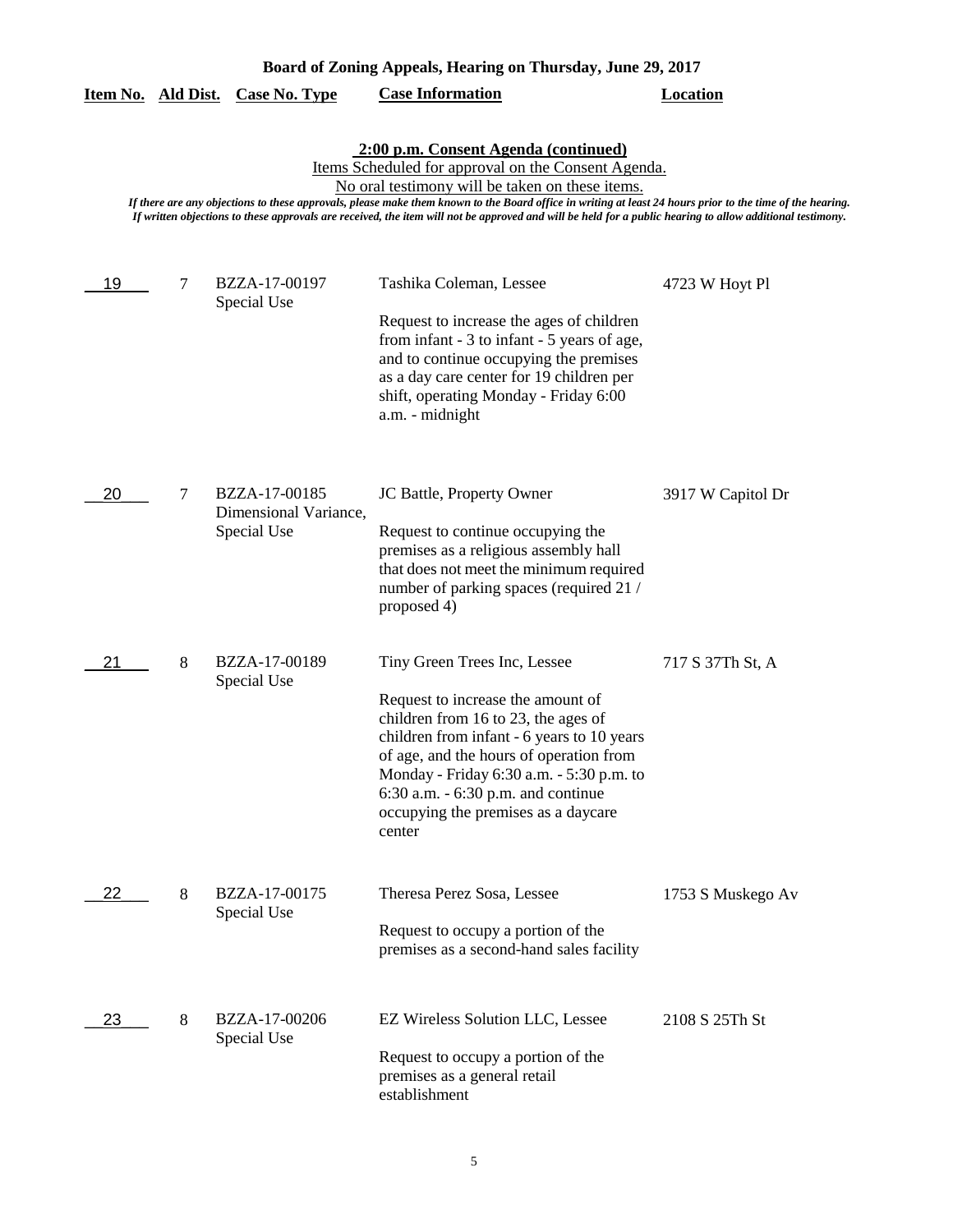| Board of Zoning Appeals, Hearing on Thursday, June 29, 2017 |  |  |  |
|-------------------------------------------------------------|--|--|--|
|                                                             |  |  |  |

|  |  | Item No. Ald Dist. Case No. Type | <b>Case Information</b> | Location |
|--|--|----------------------------------|-------------------------|----------|
|--|--|----------------------------------|-------------------------|----------|

**2:00 p.m. Consent Agenda (continued)**

Items Scheduled for approval on the Consent Agenda.

No oral testimony will be taken on these items.

*If there are any objections to these approvals, please make them known to the Board office in writing at least 24 hours prior to the time of the hearing.*

*If written objections to these approvals are received, the item will not be approved and will be held for a public hearing to allow additional testimony.*

| 24 | 9  | BZZA-17-00209<br>Use Variance                | Dan Mikolajczak, Property Owner<br>Request to continue occupying the<br>premises as a ground transportation<br>service                                      | 9459 N Swan Rd      |
|----|----|----------------------------------------------|-------------------------------------------------------------------------------------------------------------------------------------------------------------|---------------------|
| 25 | 10 | BZZA-17-00203<br><b>Dimensional Variance</b> | Hayat Pharmacy, Lessee<br>Request to erect a sign that exceeds the<br>maximum allowed area                                                                  | 5312 W Burleigh St  |
| 26 | 10 | BZZA-17-00208<br>Special Use                 | Aftab Sultan, Lessee<br>Request to continue occupying the<br>premises as a motor vehicle filling<br>station                                                 | 5758 W Appleton Av  |
| 27 | 11 | BZZA-17-00211<br>Special Use                 | Gurinder Nagra, Lessee<br>Request to continue occupying the<br>premises as a motor vehicle filling<br>station                                               | 6001 W Cleveland Av |
| 28 | 11 | BZZA-17-00204<br>Special Use                 | Saif Mian, Lessee<br>Request to occupy a portion of the<br>premises as a fast-food/carry-out<br>restaurant                                                  | 3100 S 60Th St      |
| 29 | 12 | BZZA-17-00199<br>Special Use                 | Johanna Ortiz, Property Owner<br>Request to construct an addition and to<br>occupy the premises as a general retail<br>establishment (bakery & coffee shop) | 1239 S 11Th St      |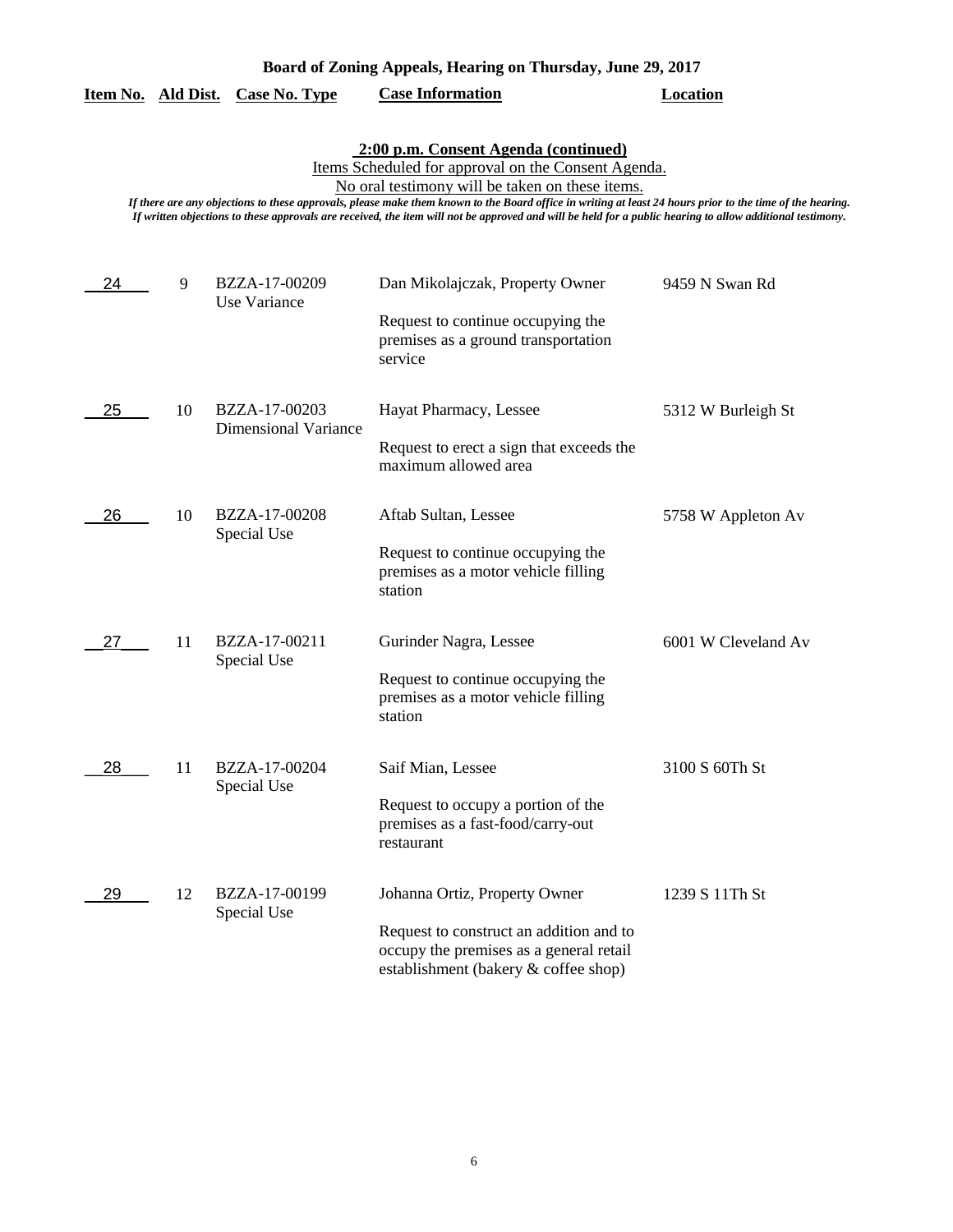## **2:00 p.m. Consent Agenda (continued)**

Items Scheduled for approval on the Consent Agenda.

No oral testimony will be taken on these items.

*If there are any objections to these approvals, please make them known to the Board office in writing at least 24 hours prior to the time of the hearing. If written objections to these approvals are received, the item will not be approved and will be held for a public hearing to allow additional testimony.*

| 30 | 12 | BZZA-17-00165<br>Dimensional Variance,       | LCM Funds 20 LLC, Property Owner                                                                                                                                                                                              | 720 W Virginia St |
|----|----|----------------------------------------------|-------------------------------------------------------------------------------------------------------------------------------------------------------------------------------------------------------------------------------|-------------------|
|    |    | Special Use                                  | Request to construct an addition that<br>exceeds the maximum permitted height<br>(permitted 75 ft / proposed 110 ft) with<br>an accessory use parking lot that is<br>located between the street façade and<br>street lot line |                   |
| 31 | 12 | BZZA-17-00195<br>Dimensional Variance        | Emmons Business Interior, Lessee<br>Request to erect a sign that exceeds the<br>maximum allowed per 25-foot wall<br>segment                                                                                                   | 140 S 1St St      |
| 32 | 12 | BZZA-17-00205<br><b>Dimensional Variance</b> | Tru Inc, Property Owner<br>Request to occupy the premises as a<br>multi-family dwelling that does not meet<br>the minimum required lot area per<br>dwelling unit                                                              | 425 W National Av |

### **2:15 p.m. Public Hearings.**

| 33 | 13 | BZZA-16-00513<br>Special Use                           | Haitham Naji, Property Owner                                                                                                                                                     | 1218 W Layton Av |
|----|----|--------------------------------------------------------|----------------------------------------------------------------------------------------------------------------------------------------------------------------------------------|------------------|
|    |    |                                                        | Request to add motor vehicle sales to the<br>permitted motor vehicle repair facility                                                                                             |                  |
| 34 | 14 | BZZA-17-00177<br>Special Use.<br>Dimensional Variance, | U.S. Cellular Operating Company LLC,<br>Lessee                                                                                                                                   | 360 E Howard Av  |
|    |    | Use Variance                                           | Request to construct a transmission<br>tower that exceeds the maximum<br>permitted height, without the minimum<br>required landscaping, and to erect a<br>fence with barbed-wire |                  |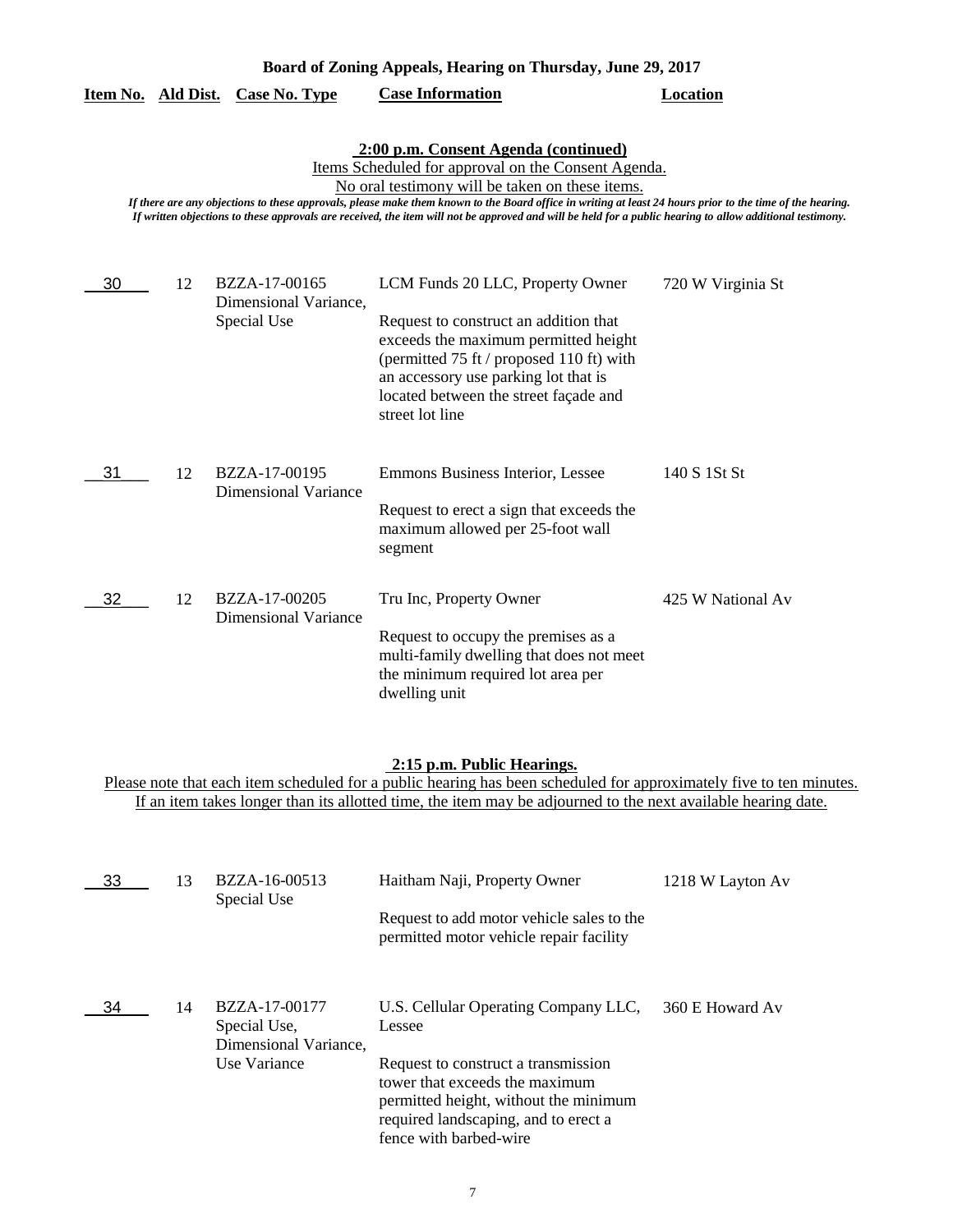|                           | Board of Zoning Appeals, Hearing on Thursday, June 29, 2017 |                                                                        |                                                                                                                                                                                                                                                                                                                                                                                                                                                                                |                    |  |
|---------------------------|-------------------------------------------------------------|------------------------------------------------------------------------|--------------------------------------------------------------------------------------------------------------------------------------------------------------------------------------------------------------------------------------------------------------------------------------------------------------------------------------------------------------------------------------------------------------------------------------------------------------------------------|--------------------|--|
| <u>Item No. Ald Dist.</u> |                                                             | Case No. Type                                                          | <b>Case Information</b>                                                                                                                                                                                                                                                                                                                                                                                                                                                        | <b>Location</b>    |  |
|                           |                                                             |                                                                        | 2:15 p.m. Public Hearings (continued)<br>Please note that each item scheduled for a public hearing has been scheduled for approximately five to ten minutes.<br>If an item takes longer than its allotted time, the item may be adjourned to the next available hearing date.                                                                                                                                                                                                  |                    |  |
| 35                        | 14                                                          | BZZA-17-00124<br>Special Use,<br>Use Variance                          | Gutierrez Auto Repair and Towing<br>Services LLC, Lessee<br>Request to add a ground transportation<br>service and continue occupying the<br>premises as a light motor vehicle repair<br>facility                                                                                                                                                                                                                                                                               | 2948 S 9Th St      |  |
| 36                        | 14                                                          | BZZA-17-00115<br>Dimensional Variance,<br>Special Use                  | McDonald's Corporation, Property<br>Owner<br>Request to raze the existing structure and<br>construct a building that does not meet<br>the minimum required front and side<br>setbacks, minimum required<br>landscaping, minimum required<br>transparent window glazing and to erect<br>5 freestanding signs, one of which<br>exceeds the maximum allowed area and<br>to continue occupying the premises as a<br>fast-food/carry-out restaurant with a<br>drive-though facility | 617 W Oklahoma Av  |  |
| 37                        | 15                                                          | BZZA-17-00179<br>Special Use,<br>Dimensional Variance,<br>Use Variance | U.S. Cellular Operating Company LLC,<br>Lessee<br>Request to construct a transmission<br>tower that exceeds the maximum<br>permitted height, without the minimum<br>required landscaping, and to erect a<br>fence with barbed-wire                                                                                                                                                                                                                                             | 4321 W North Av    |  |
| 38                        | 15                                                          | BZZA-17-00080<br>Use Variance                                          | Angela Poe, Lessee<br>Request to occupy the premises as a<br>daycare center for 50 children per shift<br>infant - 12 years of age, operating<br>Monday - Sunday 6 a.m. - midnight                                                                                                                                                                                                                                                                                              | 2526 W Vliet St    |  |
| 39                        | 1                                                           | BZZA-17-00163<br>Special Use                                           | Greta Held, Lessee<br>Request to occupy a portion of the<br>premises as a second-hand store                                                                                                                                                                                                                                                                                                                                                                                    | 6201 N Teutonia Av |  |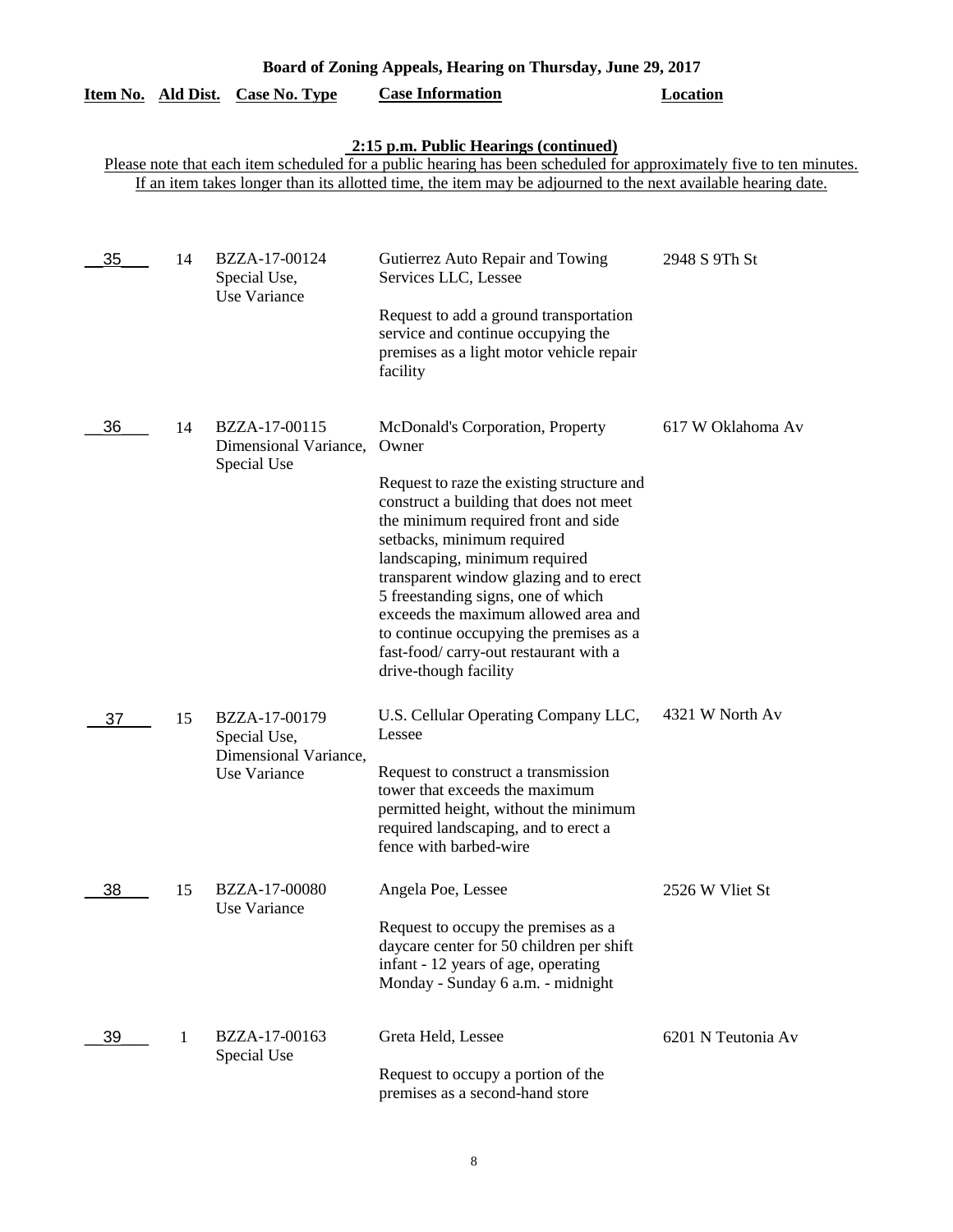| Board of Zoning Appeals, Hearing on Thursday, June 29, 2017 |                                                                                                                                                                                                                                                                               |                                              |                                                                                                                                                                                                                                                                    |                         |  |  |  |  |
|-------------------------------------------------------------|-------------------------------------------------------------------------------------------------------------------------------------------------------------------------------------------------------------------------------------------------------------------------------|----------------------------------------------|--------------------------------------------------------------------------------------------------------------------------------------------------------------------------------------------------------------------------------------------------------------------|-------------------------|--|--|--|--|
|                                                             |                                                                                                                                                                                                                                                                               | Item No. Ald Dist. Case No. Type             | <b>Case Information</b>                                                                                                                                                                                                                                            | <b>Location</b>         |  |  |  |  |
|                                                             | 2:15 p.m. Public Hearings (continued)<br>Please note that each item scheduled for a public hearing has been scheduled for approximately five to ten minutes.<br>If an item takes longer than its allotted time, the item may be adjourned to the next available hearing date. |                                              |                                                                                                                                                                                                                                                                    |                         |  |  |  |  |
| 40                                                          | 1                                                                                                                                                                                                                                                                             | BZZA-16-00381<br><b>Dimensional Variance</b> | Desiree Loduha, Lessee<br>Request to allow window signs that<br>exceed the maximum allowed area                                                                                                                                                                    | 3622 W Silver Spring Dr |  |  |  |  |
|                                                             |                                                                                                                                                                                                                                                                               |                                              | 3:15 p.m. Public Hearings.<br>Please note that each item scheduled for a public hearing has been scheduled for approximately five to ten minutes.<br>If an item takes longer than its allotted time, the item may be adjourned to the next available hearing date. |                         |  |  |  |  |
| 41                                                          | 1                                                                                                                                                                                                                                                                             | BZZA-17-00003<br>Special Use                 | Neomia Townsend, Property Owner<br>Request to occupy the premises as a light<br>and heavy motor vehicle outdoor storage<br>facility                                                                                                                                | 4609 N Teutonia Av      |  |  |  |  |
| 42                                                          | 1                                                                                                                                                                                                                                                                             | BZZA-17-00198<br>Special Use                 | Kingdom Builders Ministries Inc.,<br>Lessee<br>Request to occupy a portion of the                                                                                                                                                                                  | 6825 N Teutonia Av      |  |  |  |  |
| 43                                                          | $\overline{2}$                                                                                                                                                                                                                                                                | BZZA-17-00244<br>Dimensional Variance        | premises as a religious assembly hall<br>Teen Challenge, Property Owner<br>Request to erect a sign that exceeds the<br>maximum allowed height and maximum<br>allowed area                                                                                          | 5333 N 91St St          |  |  |  |  |
| 44                                                          | 2                                                                                                                                                                                                                                                                             | BZZA-17-00168<br>Special Use                 | Zignego Company Inc., Lessee<br>Request to occupy a portion of the<br>premises as a temporary concrete/batch<br>plant                                                                                                                                              | 8617 W Kaul Av          |  |  |  |  |
| 45                                                          | 2                                                                                                                                                                                                                                                                             | BZZA-17-00148<br>Use Variance                | Safa Alsiksik, Lessee<br>Request to occupy a portion of the<br>premises as a cash-for-gold business                                                                                                                                                                | 4843 N 76Th St          |  |  |  |  |
| 46                                                          | 3                                                                                                                                                                                                                                                                             | BZZA-17-00083<br>Use Variance                | Levi Stein, Lessee<br>Request to occupy a portion of the<br>premises as a catering service                                                                                                                                                                         | 3109 N Lake Dr          |  |  |  |  |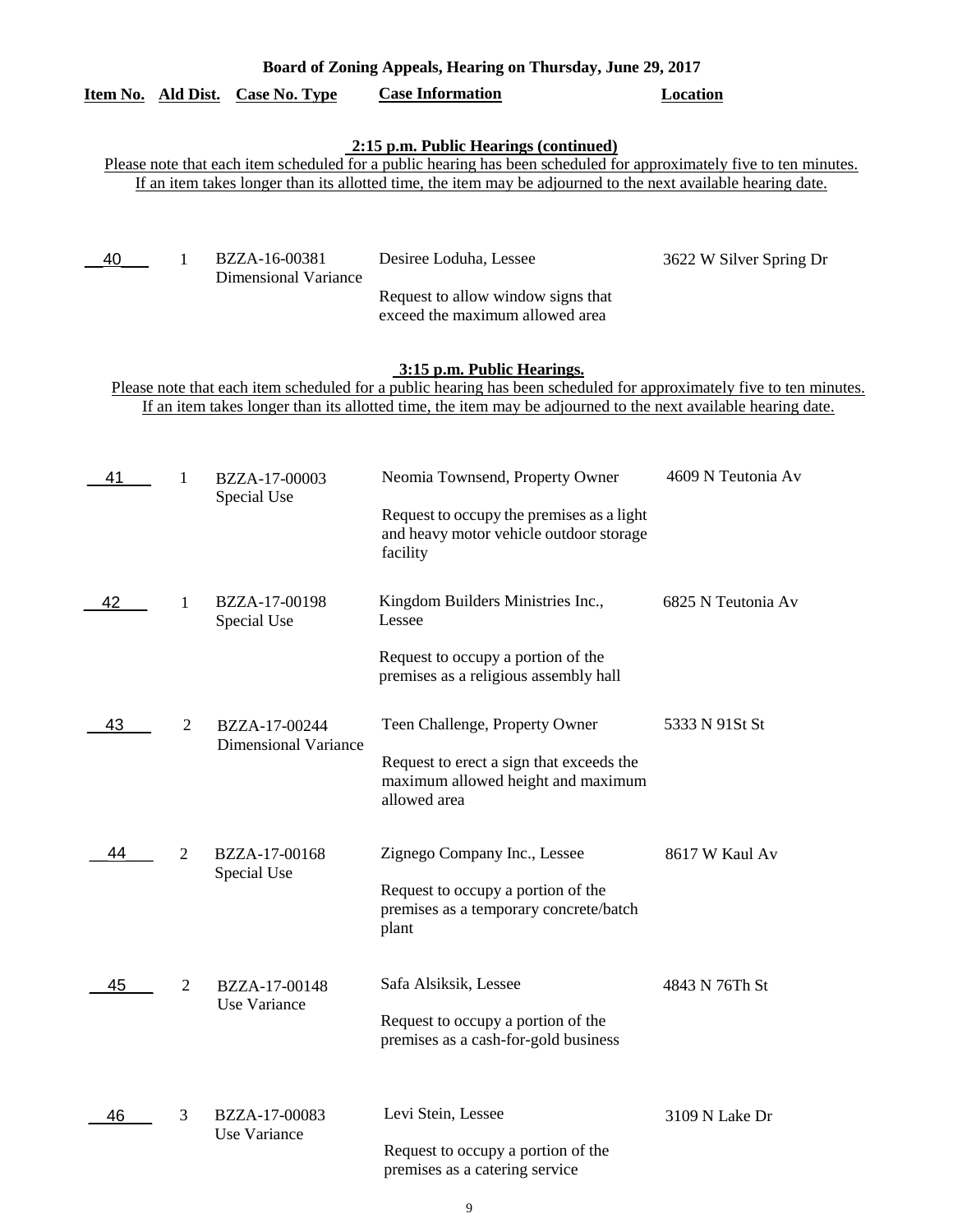| Item No. Ald Dist. |                | Case No. Type                                | <b>Case Information</b>                                                                                                                                                                                                                                                       | Location           |
|--------------------|----------------|----------------------------------------------|-------------------------------------------------------------------------------------------------------------------------------------------------------------------------------------------------------------------------------------------------------------------------------|--------------------|
|                    |                |                                              | 3:15 p.m. Public Hearings (continued)<br>Please note that each item scheduled for a public hearing has been scheduled for approximately five to ten minutes.<br>If an item takes longer than its allotted time, the item may be adjourned to the next available hearing date. |                    |
| 47                 | $\overline{4}$ | BZZA-17-00196<br><b>Dimensional Variance</b> | <b>Associated Bank, Lessee</b><br>Request to erect a Type B wall sign that                                                                                                                                                                                                    | 250 E Wisconsin Av |
| 48                 | 4              | BZZA-17-00145<br>Dimensional Variance,       | exceeds the maximum allowed area<br>TGC Investments LLC, Prospective<br><b>Buyer</b>                                                                                                                                                                                          | 955 N 15Th St      |
|                    |                | Special Use                                  | Request to construct two two-family<br>dwellings that do not meet the minimum<br>required facade width and the required<br>lot area per roomer and to occupy each<br>dwelling as a rooming house for 10<br>occupants                                                          |                    |

**Board of Zoning Appeals, Hearing on Thursday, June 29, 2017** 

### **4:15 p.m. Public Hearings.**

| 49 | 4 | BZZA-17-00214<br>Special Use | Wisconsin Community Services Inc.,<br>Lessee                                                        | 1004 N 10Th St     |
|----|---|------------------------------|-----------------------------------------------------------------------------------------------------|--------------------|
|    |   |                              | Request to occupy a portion of the<br>premises as a social service facility                         |                    |
| 50 | 4 | BZZA-17-00240<br>Special Use | Columbia St. Mary's Hospital<br>Milwaukee Inc., Lessee                                              | 1004 N 10Th St     |
|    |   |                              | Request to occupy a portion of the<br>premises as a health clinic                                   |                    |
| 51 | 4 | BZZA-17-00213<br>Special Use | The Province of St. Joseph of the<br>Capuchin Order, Inc., Lessee                                   | 1004 N 10Th St     |
|    |   |                              | Request to occupy a portion of the<br>premises as a social service facility and<br>community center |                    |
| 52 | 5 | BZZA-17-00162<br>Special Use | Jeffrey Sterr, Lessee                                                                               | 8415 W Burleigh St |
|    |   |                              | Request to occupy a portion of the<br>premises as an indoor wholesale and<br>distribution facility  |                    |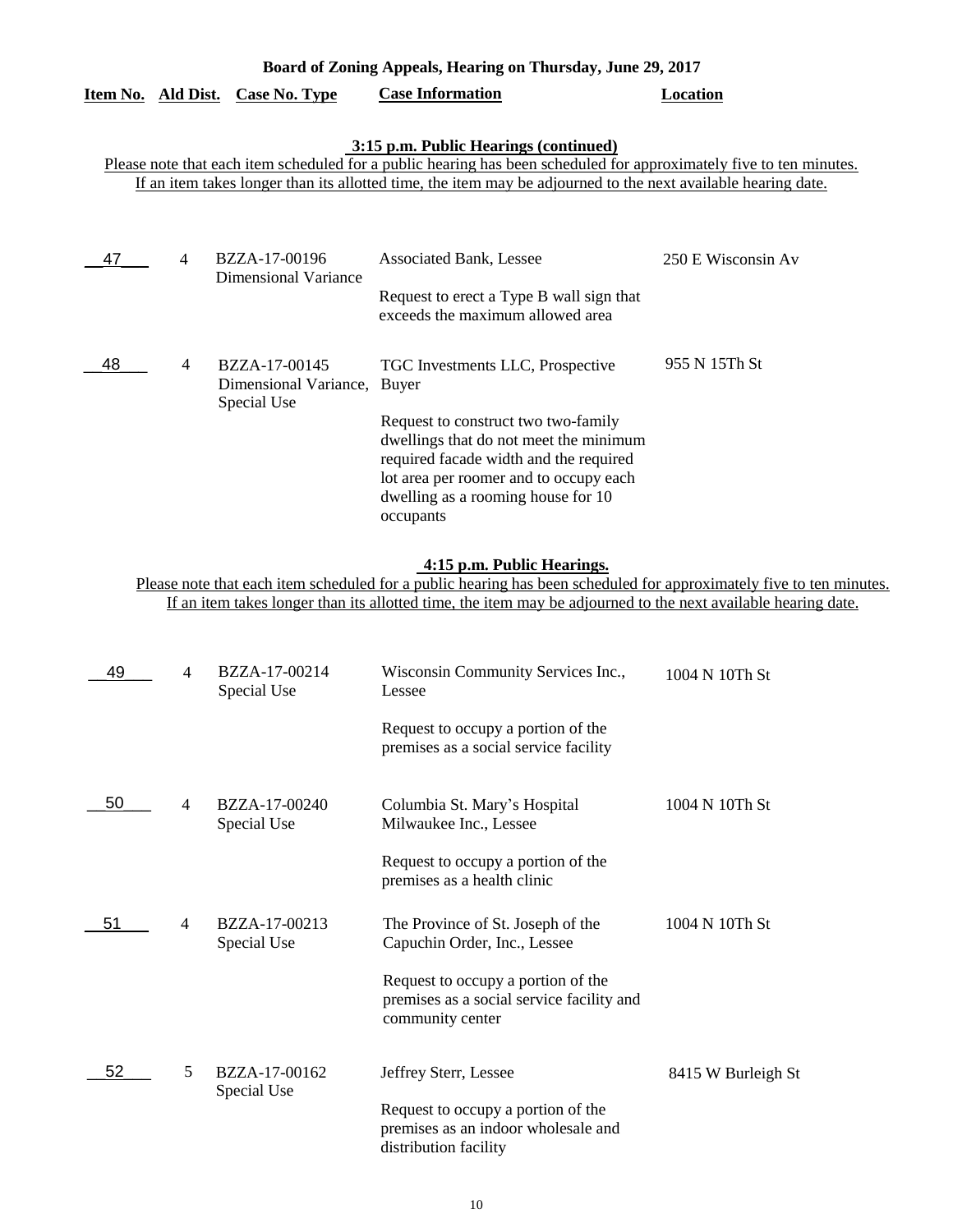|    |   | Item No. Ald Dist. Case No. Type | <b>Case Information</b>                                                                                             | Location           |
|----|---|----------------------------------|---------------------------------------------------------------------------------------------------------------------|--------------------|
|    |   |                                  | 4:15 p.m. Public Hearings (continued)                                                                               |                    |
|    |   |                                  | Please note that each item scheduled for a public hearing has been scheduled for approximately five to ten minutes. |                    |
|    |   |                                  | If an item takes longer than its allotted time, the item may be adjourned to the next available hearing date.       |                    |
|    |   |                                  |                                                                                                                     |                    |
| 53 | 5 | BZZA-17-00215<br>Special Use     | WGLB Scholarship in Memory of Joel J<br>Kinlow, Property Owner                                                      | 7841 W Appleton Av |
|    |   |                                  | Request to occupy the premises as an<br>assembly hall and religious assembly<br>hall                                |                    |
| 54 | 5 | BZZA-17-00155<br>Special Use     | Acelero Learning, Lessee                                                                                            | 7833 W Capitol Dr  |
|    |   |                                  | Request to occupy a portion of the                                                                                  |                    |
|    |   |                                  | premises as a day care center for 178                                                                               |                    |
|    |   |                                  | children per shift ages infant - 5 years of                                                                         |                    |
|    |   |                                  | age, operating Monday - Friday 7:00<br>$a.m. - 6:00 p.m.$                                                           |                    |
|    |   |                                  |                                                                                                                     |                    |
| 55 | 5 | BZZA-17-00172<br>Special Use     | Isaac McCovery, Lessee                                                                                              | 4735 N 76Th St     |
|    |   |                                  | Request to increase the amount of                                                                                   |                    |
|    |   |                                  | vehicles for sale from 4 to 26 and                                                                                  |                    |
|    |   |                                  | continue occupying the premises as a<br>light motor vehicle sales facility, repair                                  |                    |
|    |   |                                  | facility and car wash                                                                                               |                    |
| 56 | 6 | BZZA-17-00169                    | Family of Brothers LLC, Property                                                                                    | 3001 N Richards St |
|    |   | Special Use                      | Owner                                                                                                               |                    |
|    |   |                                  | Request to occupy a portion of the<br>premises as a tavern                                                          |                    |
| 57 | 6 | BZZA-17-00046                    | Merry Kyles, Property Owner                                                                                         | 2902 N 1St St      |
|    |   | Special Use                      | Request to occupy the premises as a<br>transitional living facility                                                 |                    |

**Board of Zoning Appeals, Hearing on Thursday, June 29, 2017** 

### **5:15 p.m. Public Hearings.**

| 58 | BZZA-17-00178         | U.S. Cellular Operating Company LLC, 2351 W Hopkins St |  |
|----|-----------------------|--------------------------------------------------------|--|
|    | Special Use,          | Lessee                                                 |  |
|    | Dimensional Variance, |                                                        |  |
|    | Use Variance          | Request to construct a transmission                    |  |
|    |                       | tower that exceeds the maximum                         |  |
|    |                       | allowed height, without the minimum                    |  |
|    |                       | required landscaping, and to erect a                   |  |
|    |                       | fence with barbed-wire                                 |  |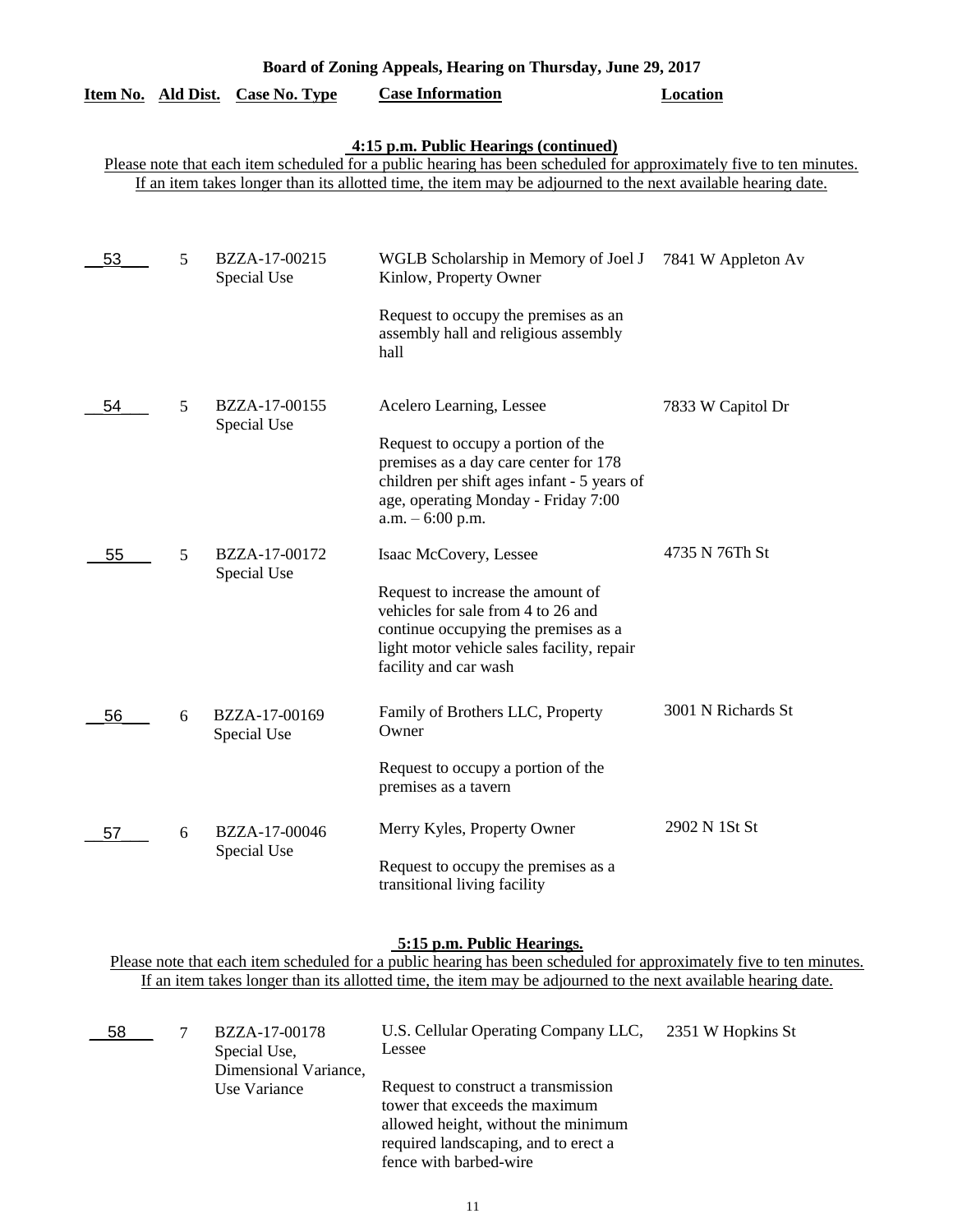| Board of Zoning Appeals, Hearing on Thursday, June 29, 2017 |  |  |  |
|-------------------------------------------------------------|--|--|--|
|                                                             |  |  |  |

#### **5:15 p.m. Public Hearings (continued)**

| 59 | 8  | BZZA-17-00077<br>Special Use                                           | Iris Melendez, Lessee<br>Request to occupy a portion of the<br>premises as a religious assembly hall                                                                                                                          | 2925 W Lincoln Av    |
|----|----|------------------------------------------------------------------------|-------------------------------------------------------------------------------------------------------------------------------------------------------------------------------------------------------------------------------|----------------------|
| 60 | 8  | BZZA-17-00014<br>Special Use                                           | Premier Motors LLC, Lessee<br>Request to continue occupying the<br>premises as a motor vehicle sales and<br>repair facility                                                                                                   | 3402 W National Av   |
| 61 | 9  | BZZA-17-00143<br>Use Variance                                          | Anne Bastian, Lessee<br>Request to occupy the premises as a<br>daycare center for 40 children ages<br>infant - 5 years of age, operating 6:00<br>a.m. - 6:00 p.m. Monday - Friday                                             | 6910 W Brown Deer Rd |
| 62 | 9  | BZZA-17-00128<br>Use Variance                                          | Theodore McNamara, Other<br>Request to occupy a portion of the<br>premises as a hazardous material<br>outdoor storage facility                                                                                                | 5611 W Woolworth Av  |
| 63 | 10 | BZZA-17-00131<br>Special Use                                           | Advance Stores Company, Inc., Lessee<br>Request to continue occupying the<br>premises as a general retail<br>establishment (motor vehicle supply<br>store) with an accessory use parking lot                                  | 5816 W North Av      |
| 64 | 11 | BZZA-17-00176<br>Special Use,<br>Dimensional Variance,<br>Use Variance | U.S. Cellular Operating Company LLC,<br>Lessee<br>Request to construct a transmission<br>tower that exceeds the maximum<br>allowed height, without the minimum<br>required landscaping, and erect a fence<br>with barbed-wire | 5114 W Howard Av     |